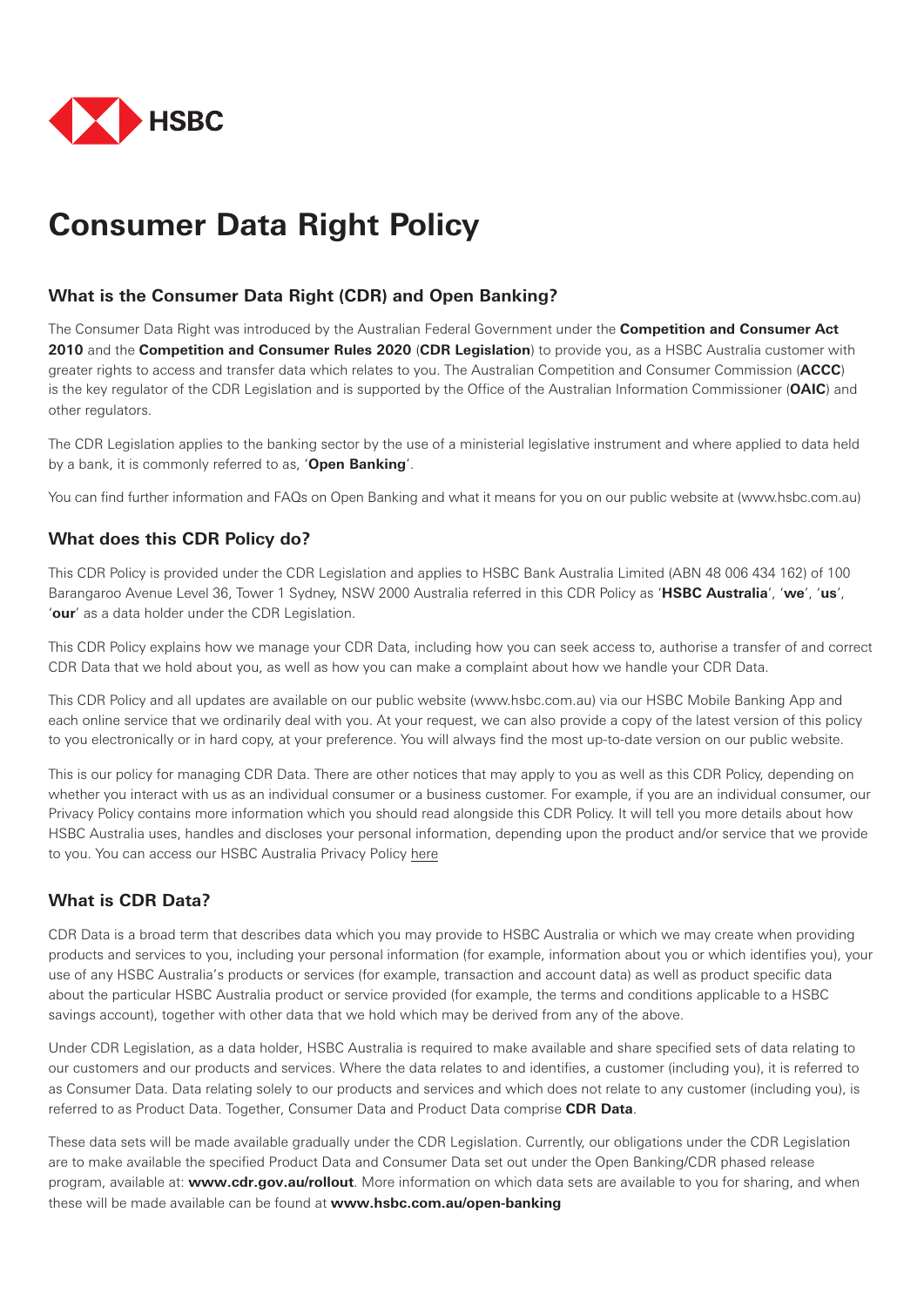We will only share CDR Data that we are required to share under the CDR Legislation.

However, we may choose to make available, at any time, additional data over and above the minimum datasets required under the CDR Legislation, but we are not obliged to do so. If we choose to do so, this data is known as Voluntary Data (made up of Voluntary Product Data or Voluntary Consumer Data, as applicable to the relevant data set).

We are not currently accepting requests for Voluntary Product Data or Voluntary Consumer Data. If, in the future, we choose to offer access to any Voluntary Product Data or Voluntary Consumer Data that we hold, we may charge you a small fee to cover the related costs. We will always notify you, in advance, of the fees applicable to any sharing of Voluntary CDR Data.

# **How do I access my data and authorise HSBC to share my data?**

You can choose to share any available CDR Data with an accredited third party provider, known as an Accredited Data Recipient (**ADR**) for any reason, including so that they can provide you with a product or service. An ADR could be another bank.

Once you provide your consent to an ADR to collect your specified CDR Data from us, you will be securely redirected by the ADR to HSBC Australia's Internet Banking (e.g. Online Banking or Mobile App) to complete your authorisation. We will ask you to authorise us to share your selected CDR Data with the ADR for a certain period of time (up to a maximum of 12 months).

By way of further clarity, once we receive a request to provide access to your CDR Data from an ADR, we will:

- Go through our authentication process to verify the ADR request;
- Verify that the ADR is an accredited ADR on the ACCC's Register of ADRs;
- Authenticate you as a HSBC Australia customer;
- Obtain your authorisation to share the selected CDR Data with the ADR; and
- Once authorised, arrange to transfer the approved CDR Data in the requested format and media, in line with the CDR Data Standards and CDR Legislation.

Once the authorisation is confirmed by HSBC Australia, you will be securely redirected back to the ADR who will then present you with the outcome of your data sharing.

We will not share any of your CDR Data unless we have received your prior authorisation to do so, save where required by law.

Only ADRs to whom you have provided your consent to share relevant CDR Data are capable of accessing that CDR Data under the CDR Legislation. To learn more about accreditation, please see the Government Consumer Data Right website at **www.cdr.gov.au**.

You can use your data sharing dashboard in HSBC Online Banking or HSBC Mobile Banking App to track all the authorisations you have given to us to share your CDR Data. We will always notify you via the data sharing dashboard as soon as practicable after sharing your CDR Data with an authorised ADR.

#### **Can I withdraw my authorisation to share?**

Yes. You can choose to withdraw the authorisation provided to HSBC Australia and to stop sharing your CDR Data with any ADR at any time. You can complete this action by downloading the latest version of the HSBC Mobile Banking App on your mobile phone, logging in and selecting 'Manage data sharing' to view all active 'consent to data sharing' authorisations provided. You can then follow the steps to withdraw authorisation provided to HSBC Australia to share your data with either one or all of your ADRs.

Alternatively, you may contact us directly by email or telephone at **https://www.hsbc.com.au/help/contact/** and request a withdrawal of your authorisation to share CDR Data.

Upon confirmation, the relevant ADR(s) will be notified of your authorisation withdrawal and all data sharing with such ADR(s) will stop immediately. It may be advisable to contact your ADR to confirm the impact to your receipt of products or services from the ADR which may arise from stopping to share your data.

#### **Request to access copies of, and correction of your CDR Data**

You have a right to request access to copies of, and correct, your CDR Data, including if you think it is inaccurate, out of date, incomplete or misleading. We may be unable to provide you with access to, or correct, certain CDR Data. If so, we'll explain why not, unless it is not lawful to tell you. If we are unable to correct the CDR Data, we will also tell you and provide reasons, unless it is not lawful to do so. You can also ask us to explain our policies and practices as they apply to the management of CDR Data.